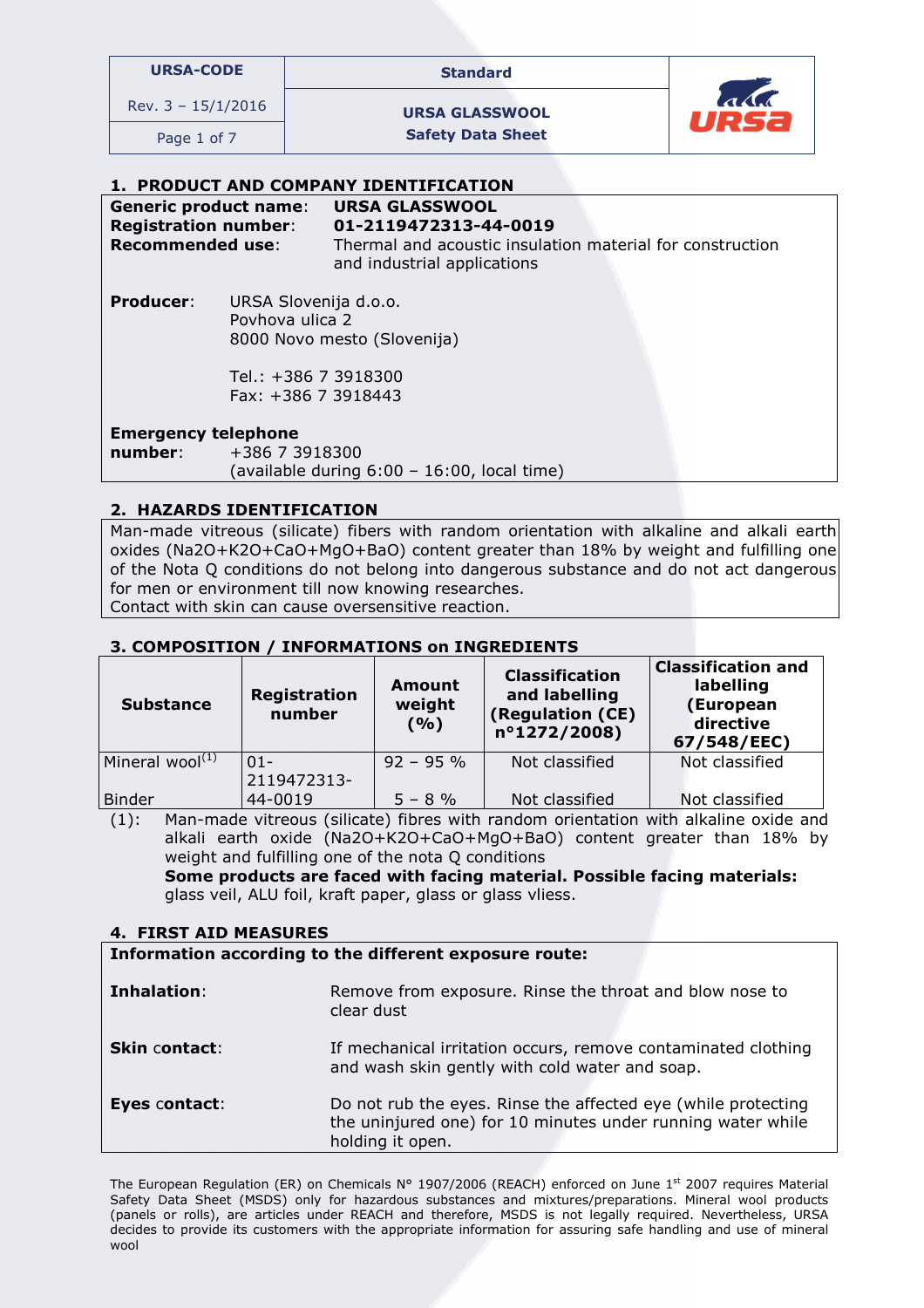| <b>URSA-CODE</b>                                                                                                                     | <b>Standard</b>                                                                                                                                                                                                                                                                                   |      |  |
|--------------------------------------------------------------------------------------------------------------------------------------|---------------------------------------------------------------------------------------------------------------------------------------------------------------------------------------------------------------------------------------------------------------------------------------------------|------|--|
| Rev. $3 - 15/1/2016$                                                                                                                 | <b>URSA GLASSWOOL</b>                                                                                                                                                                                                                                                                             | URSa |  |
| Page 2 of 7                                                                                                                          | <b>Safety Data Sheet</b>                                                                                                                                                                                                                                                                          |      |  |
|                                                                                                                                      |                                                                                                                                                                                                                                                                                                   |      |  |
| If particles have penetrated the eye, they should be treated<br>like other foreign bodies. If symptoms persist, consult a<br>doctor. |                                                                                                                                                                                                                                                                                                   |      |  |
| <b>After swallowing:</b>                                                                                                             | The product must not be swallowed. Oral intake may lead to<br>temporary irritation of the gastrointestinal tract and should be<br>treated depending on the symptoms. Drink plenty of water and<br>if necessary consult a doctor.<br>In case of any adverse reaction or continuous discomfort from |      |  |
|                                                                                                                                      | any of the above exposure, seek medical professional advice.                                                                                                                                                                                                                                      |      |  |

# 5. FIRE FIGHTING MEASURES

| <b>Information on fire and</b>   | The products are not inflammable (DIN 4102 - A2/EN 13501 -                                                                                                                                                                                                                                                                                                                                                                                                                                                                                |
|----------------------------------|-------------------------------------------------------------------------------------------------------------------------------------------------------------------------------------------------------------------------------------------------------------------------------------------------------------------------------------------------------------------------------------------------------------------------------------------------------------------------------------------------------------------------------------------|
| explosion prevention:            | A1)                                                                                                                                                                                                                                                                                                                                                                                                                                                                                                                                       |
| Suitable extinguishing<br>media: | Products do not pose a fire hazard in use; however, some<br>packaging materials or facings may be combustible.<br>Suitable extinguishing media; water, foam, carbon dioxide<br>$(CO2)$ and dry powder.<br>In large fires in poorly ventilated areas or involving packaging<br>materials respiratory protection / breathing devices may be<br>required.<br>Products of combustion from product and packaging - carbon<br>dioxide, carbon monoxide and some trace gases such as<br>ammonia, nitrogen oxides and volatile organic substances |

### 6. ACCIDENTAL RELEASE MEASURES

| <b>Personal precautions:</b>        | In case of presence of high concentrations of dust, use the<br>same personal protective equipment as mentioned in section 8. |  |  |  |
|-------------------------------------|------------------------------------------------------------------------------------------------------------------------------|--|--|--|
| <b>Environmental</b><br>protection: | Not relevant                                                                                                                 |  |  |  |
| <b>Methods for</b><br>cleaning up:  | Vacuum cleaner or dampen down with water spray prior to<br>brushing up.                                                      |  |  |  |

# 7. HANDLING AND STORAGE

| <b>Handling</b><br><b>Technical measures:</b> | No specific measure. Use preferably a knife.<br>In case of a power tool use, it must be equipped with efficient<br>air suction. |
|-----------------------------------------------|---------------------------------------------------------------------------------------------------------------------------------|
| <b>Precaution:</b>                            | Ensure adequate ventilation of workplace. See section 8.                                                                        |
| Safe handling advice:                         | Avoid unnecessary handling of unwrapped product. See section<br>8.                                                              |

The European Regulation (ER) on Chemicals N° 1907/2006 (REACH) enforced on June 1<sup>st</sup> 2007 requires Material Safety Data Sheet (MSDS) only for hazardous substances and mixtures/preparations. Mineral wool products (panels or rolls), are articles under REACH and therefore, MSDS is not legally required. Nevertheless, URSA decides to provide its customers with the appropriate information for assuring safe handling and use of mineral wool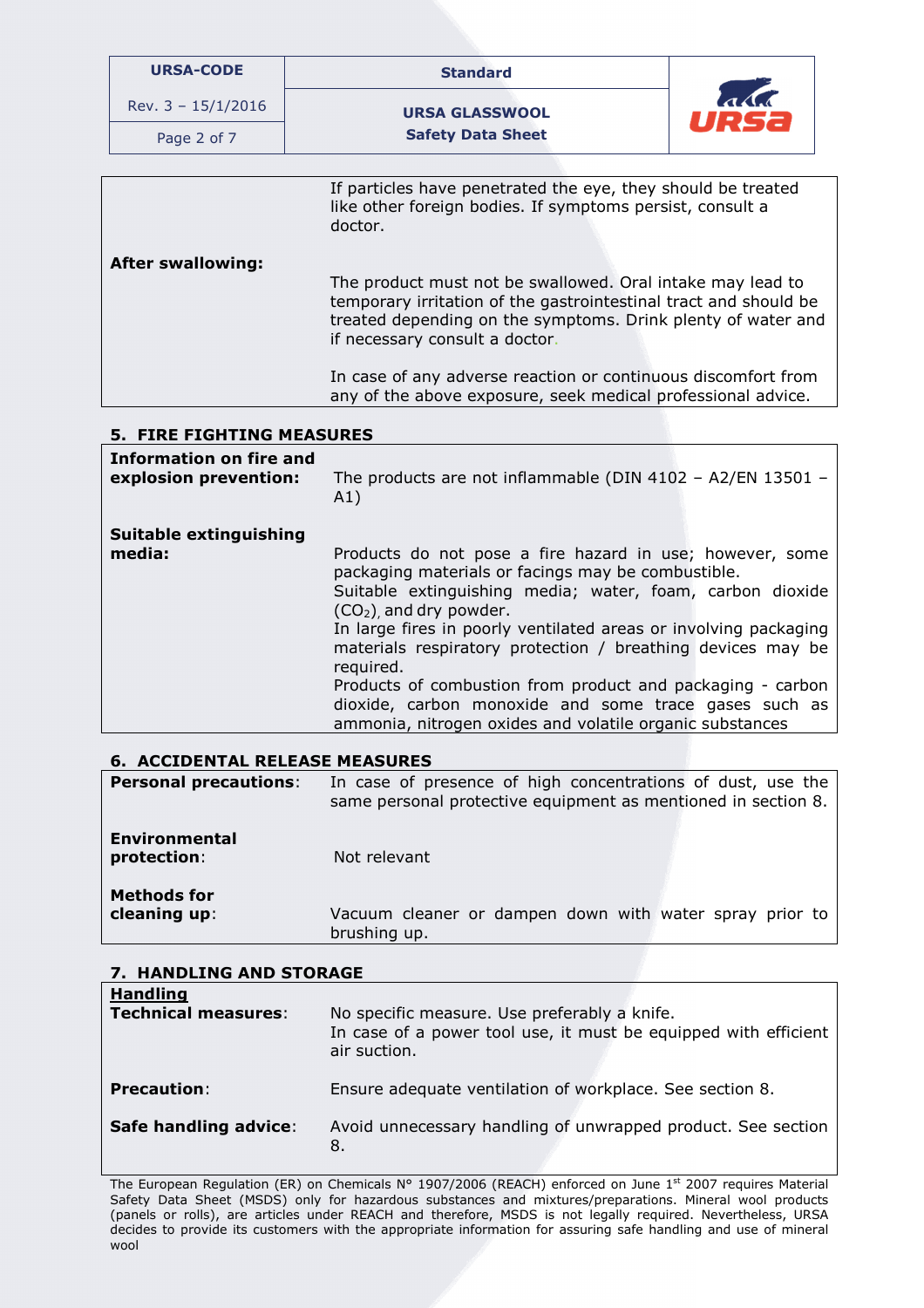| <b>URSA-CODE</b>     | <b>Standard</b>          |                    |
|----------------------|--------------------------|--------------------|
| Rev. $3 - 15/1/2016$ | <b>URSA GLASSWOOL</b>    | ald<br><b>URS2</b> |
| Page 3 of 7          | <b>Safety Data Sheet</b> |                    |
|                      |                          |                    |

| ∍τoraq |
|--------|
|--------|

| <b>Technical measures:</b>          | No specific measure, palletised products should be stored in<br>accordance with site specific risk assessment. |  |
|-------------------------------------|----------------------------------------------------------------------------------------------------------------|--|
| <b>Storage class:</b>               | not classified                                                                                                 |  |
| Suitable storage<br>condition:      | Store products removed from pallet and packaging or loose un-<br>palletised product, in a dry location         |  |
| <b>Incompatible materials: none</b> |                                                                                                                |  |
| <b>Packaging material:</b>          | Delivered packed in polyethylene film or cardboard on wooden<br>pallet.                                        |  |

# 8. EXPOSURE CONTROLS / PERSONAL PROTECTION

| <b>Exposure Limit Value:</b>                                                       | None at European level.<br>Limits: 0.5fibers / cm3 in Slovenia.                                                                                                                              |  |  |  |  |
|------------------------------------------------------------------------------------|----------------------------------------------------------------------------------------------------------------------------------------------------------------------------------------------|--|--|--|--|
| <b>Exposure controls:</b>                                                          | No specific requirements                                                                                                                                                                     |  |  |  |  |
| <b>Individual protection equipment's</b>                                           |                                                                                                                                                                                              |  |  |  |  |
|                                                                                    | <b>Respiratory protection:</b> When working in unventilated area or during operations which<br>can generate emission of dust. Type in accordance with EN 149<br>FFP1 is recommended.         |  |  |  |  |
| <b>Hand protection:</b>                                                            | Wear usual gloves in conformity with EN 388                                                                                                                                                  |  |  |  |  |
| <b>Eyes protection:</b>                                                            | Wear goggles when working overhead. Eye protection to EN<br>166 is advised                                                                                                                   |  |  |  |  |
| <b>Skin protection:</b>                                                            | Cover exposed skin                                                                                                                                                                           |  |  |  |  |
| <b>Hygiene measures:</b>                                                           | Rinse in cold water before washing                                                                                                                                                           |  |  |  |  |
| The following sentence and pictograms are printed on packaging                     |                                                                                                                                                                                              |  |  |  |  |
| "The mechanical effect of fibres in contact with skin may cause temporary itching" |                                                                                                                                                                                              |  |  |  |  |
|                                                                                    | Cover exposed skin.<br>Waste should be disposed<br>Ventilate working area if possible<br>When working in unventilated area<br>of according to local regulations<br>wear disposable face mask |  |  |  |  |
|                                                                                    | Wear goggles when working overhead<br>Rinse in cold water before washing<br>Clean area using vacuum equipment                                                                                |  |  |  |  |

The European Regulation (ER) on Chemicals N° 1907/2006 (REACH) enforced on June 1st 2007 requires Material Safety Data Sheet (MSDS) only for hazardous substances and mixtures/preparations. Mineral wool products (panels or rolls), are articles under REACH and therefore, MSDS is not legally required. Nevertheless, URSA decides to provide its customers with the appropriate information for assuring safe handling and use of mineral wool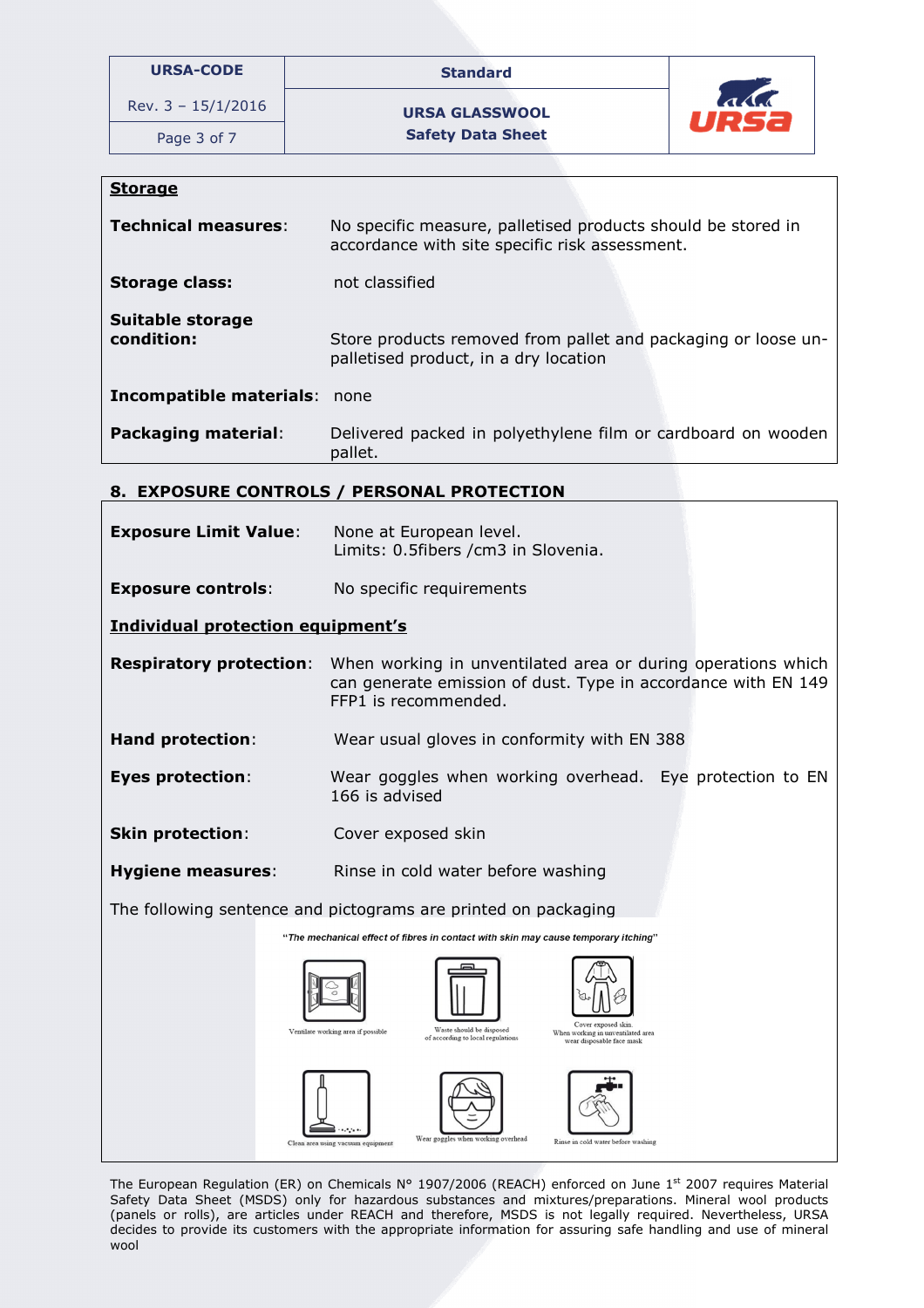|                  |  | <b>URSA-CODE</b> |  |  |
|------------------|--|------------------|--|--|
| ev. 3 – 15/1/201 |  |                  |  |  |

Standard

Rev.  $3 - 15/1/2016$  URSA GLASSWOOL Page 4 of 7 Safety Data Sheet



# 9. PHYSICAL AND CHEMICAL PROPERTIES Physical state: Solid Form: Roll, panel Colour: Yellow Odour: No Odour pH: Not applicable Melting point/range:  $> 450 °C$ **Boiling point:** Not relevant Flash point: Not relevant Flammability: Not inflammable as per DIN EN 13501-1 (A1/A2) **Explosive properties:** Not relevant **Density:** From 9 to 100 kg/m<sup>3</sup> Water solubility: Generally chemically inert and insoluble in water. Fat solubility: Not applicable Other information Approximate Length weight geometric mean diameter of fibres:  $3 \text{ to } 5 \text{ µm}$ Length weight geometric mean diameter less 2 standard errors\*:  $<$  6  $\mu$ m **Orientation of fibres:** Random \*: Regulation (EC) 1272/2008, nota R 10.STABILITY AND REACTIVITY

| <b>Stability:</b><br>For building:<br>For high T uses:              | Stable in normal conditions of use<br>Binder will start to decompose around 200°C                                                                                                                                                                                                                                                    |  |  |  |  |
|---------------------------------------------------------------------|--------------------------------------------------------------------------------------------------------------------------------------------------------------------------------------------------------------------------------------------------------------------------------------------------------------------------------------|--|--|--|--|
| <b>Dangerous reactions:</b>                                         | None in normal conditions of use (as per DIN 53 436)                                                                                                                                                                                                                                                                                 |  |  |  |  |
| <b>Hazardous decomposition</b><br>For building:<br><b>Products:</b> | None in normal condition of use.                                                                                                                                                                                                                                                                                                     |  |  |  |  |
| For high T uses:                                                    | Decomposition of binder around 200°C produces carbon<br>dioxide and some trace gases.<br>The duration and amount of release is dependent upon the<br>thickness of the insulation, binder content and the temperature<br>applied. During first heating, good ventilation or appropriate<br>personal protection equipment are require. |  |  |  |  |

The European Regulation (ER) on Chemicals Nº 1907/2006 (REACH) enforced on June 1st 2007 requires Material Safety Data Sheet (MSDS) only for hazardous substances and mixtures/preparations. Mineral wool products (panels or rolls), are articles under REACH and therefore, MSDS is not legally required. Nevertheless, URSA decides to provide its customers with the appropriate information for assuring safe handling and use of mineral wool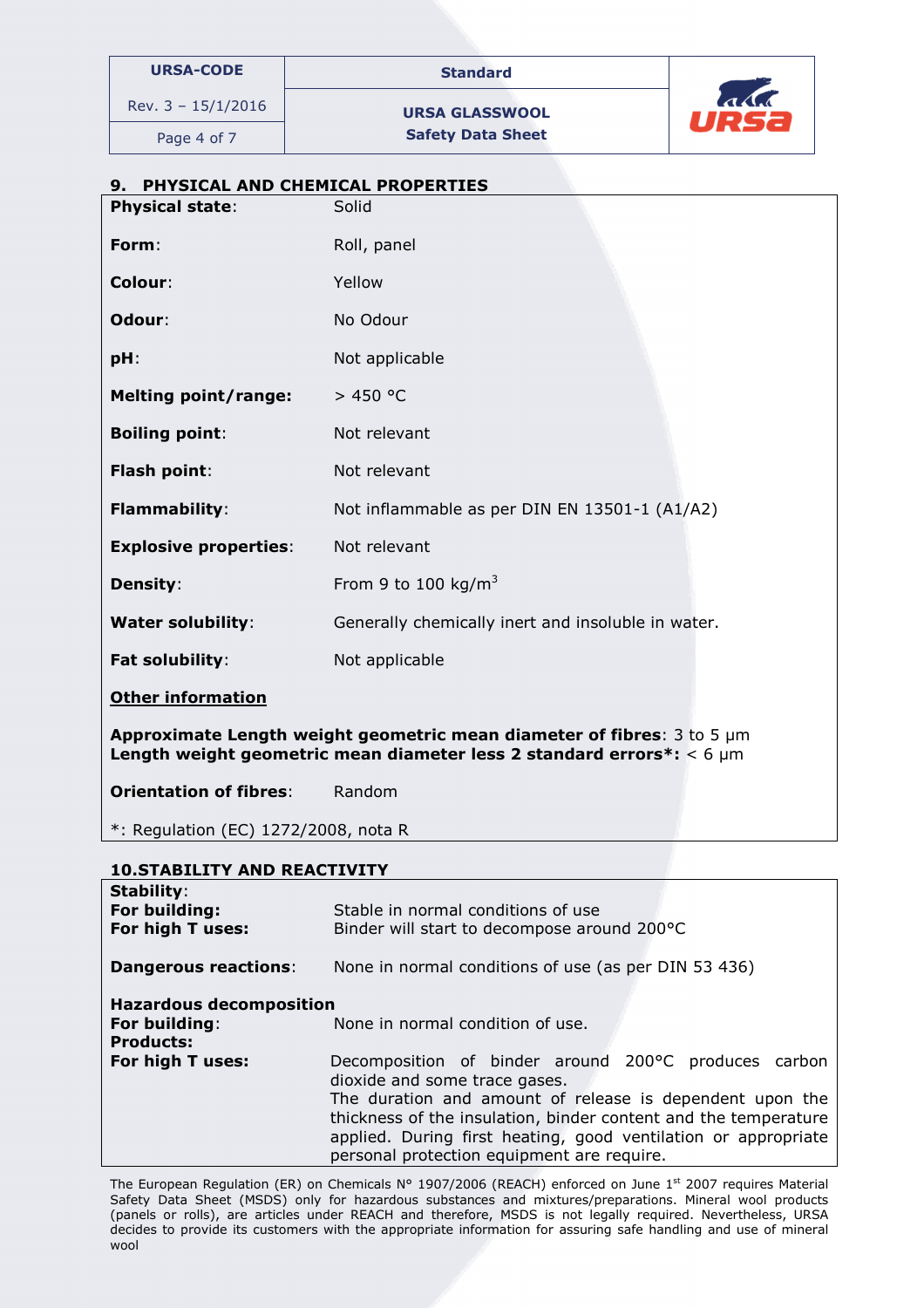| <b>URSA-CODE</b>     | <b>Standard</b>       |                  |
|----------------------|-----------------------|------------------|
| Rev. $3 - 15/1/2016$ | <b>URSA GLASSWOOL</b> | $\Lambda\Lambda$ |
|                      |                       |                  |

Page 5 of 7 Safety Data Sheet



# 11. TOXICOLOGICAL INFORMATION

| <b>Acute effect:</b>        | The mechanical effect of fibres in contact with the skin can                                                                  |  |  |  |  |  |  |
|-----------------------------|-------------------------------------------------------------------------------------------------------------------------------|--|--|--|--|--|--|
| (LD 50/LC 50 values)        | cause a<br>temporary itching.                                                                                                 |  |  |  |  |  |  |
| Carcinogenic, mutagenic and |                                                                                                                               |  |  |  |  |  |  |
| reprotoxic effects:         | None. Mineral wool products don't comply with the criteria                                                                    |  |  |  |  |  |  |
|                             | contained in Annex XIV, EC Regulation 1907/2006 respectively<br>neither classification for mineral wool according to 97/69/EC |  |  |  |  |  |  |
|                             | nor 2008/1272/EC, note Q (see section 15).                                                                                    |  |  |  |  |  |  |

### 12. ECOLOGICAL INFORMATION

This product is not expected to causes harm to animals or plants during normal conditions of use.

### 13. DISPOSAL CONSIDERATIONS

| <b>Waste from residue:</b>                           | Dispose in accordance with regulations and procedures in force<br>in country of use or disposal   |
|------------------------------------------------------|---------------------------------------------------------------------------------------------------|
| Dirty packaging:                                     | Dispose in accordance with local regulations.                                                     |
| <b>Code from European</b><br><b>Waste Catalogue:</b> | 17 06 04 Insulating material with the exception of that falling<br>under<br>17 06 01 and 17 06 03 |

### 14. TRANSPORT INFORMATION

International regulations: No specific regulations

### 15. REGULATORY INFORMATION

The European directive 97/69/EC replaced by the regulation (EC) nº 1272/2008 concerning the classification, labelling and packaging of the substance and the mixtures does not classify glass fibres as hazardous, if they are in compliance with the note Q of this Regulation.

The note Q specifies that classification as carcinogenic does not apply if:

- a short-term biopersistence test by inhalation has shown that fibres longer than 20µm have a weight half-life less than 10 days, or
- a short-term biopersistence test intra-tracheal instillation has shown fibres longer than 20 µm have a weighted half-life less than 40 days, or
- an appropriate intra-peritoneal test has shown no evidence of excess carcinogenicity, or
- a suitable long term inhalation test has shown absence of relevant pathogenicity or neoplastic changes.

Mineral wool (glass, stone and slag wool) are not classified under the European Regulation on classification, labelling and packaging of substances and mixtures ("CLP" Regulation – Regulation EC n° 1272/2008) which is the European implementation of the international Globally Harmonized System ("GHS")

| <b>Labelling under EU</b> |  |
|---------------------------|--|
| directives:               |  |

URSA insulation products do not require labels indicating health, safety or environmental hazards under EU directives

The European Regulation (ER) on Chemicals Nº 1907/2006 (REACH) enforced on June 1<sup>st</sup> 2007 reguires Material Safety Data Sheet (MSDS) only for hazardous substances and mixtures/preparations. Mineral wool products (panels or rolls), are articles under REACH and therefore, MSDS is not legally required. Nevertheless, URSA decides to provide its customers with the appropriate information for assuring safe handling and use of mineral wool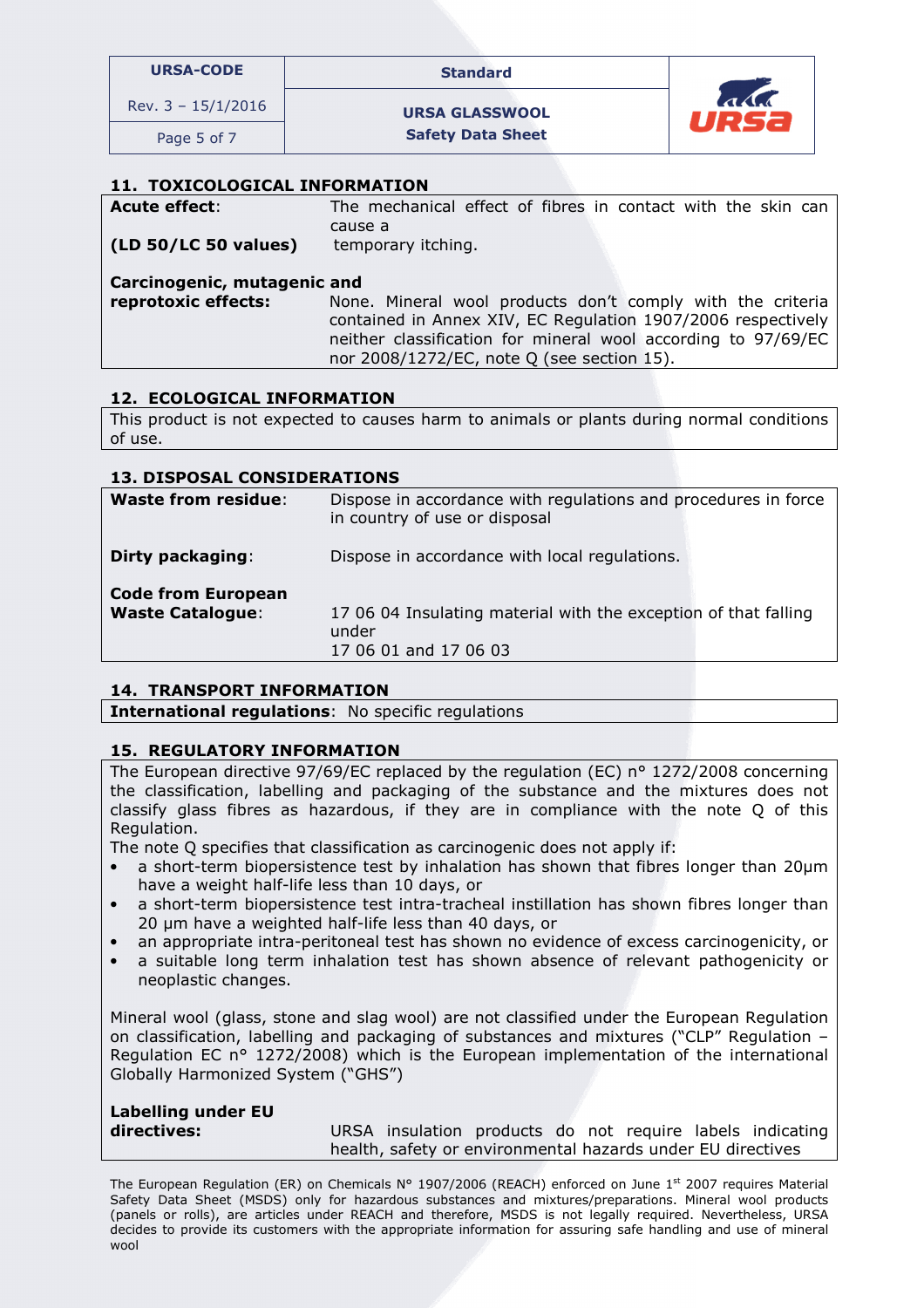| <b>URSA-CODE</b>     | <b>Standard</b>          |                        |
|----------------------|--------------------------|------------------------|
| Rev. $3 - 15/1/2016$ | <b>URSA GLASSWOOL</b>    | $\overline{a}$<br>URS2 |
| Page 6 of 7          | <b>Safety Data Sheet</b> |                        |

| <b>Other regulations:</b> | Not hazardous to water pursuant to 2.2.2 German                                      |  |  |  |
|---------------------------|--------------------------------------------------------------------------------------|--|--|--|
|                           | Administrative Regulations on the Classification of Substances<br>Hazardous to Water |  |  |  |

### 16.OTHER INFORMATION

The glass wool fibres of this product are exonerated from the carcinogenic classification according to the European directive 97/69/CE and the Regulation (EC) 1272/2008 if they fulfil one of the criteria of the nota Q of these texts.

All products manufactured by URSA are made of non-classified fibres and are certified by EUCEB.

EUCEB, European Certification Board of Mineral Wool Products - www.euceb.org, is a voluntary initiative by the mineral wool industry. It is an independent certification authority that guarantees that products are made of fibres, which comply with the exoneration criteria for carcinogenicity (Note Q) of the Directive 97/69/EC and the Regulation (EC) 1272/2008.

To ensure that fibres comply with the exoneration criteria all tests and supervision procedures are carried out by independent, expert qualified institutions. EUCEB ensures that the producers of mineral wool have put in place self-control measures.

The mineral wool producers commit to EUCEB to:

- supply sampling and analysis reports established by laboratories recognized by EUCEB, proving that the fibres comply with one of the four criteria of exoneration described in Note Q of the Directive 97/99/EC,
- be controlled, twice per year, of each production unit by an independent third party recognized by EUCEB (sampling and conformity to the initial chemical composition),
- put in place procedures of internal self-control in each production unit.

The products responding to the EUCEB certification are recognized by the EUCEB logo put on the packaging.



EUCEB is an ISO 9001:2000 certified association.

Moreover, in 2001, the International Agency for Research on Cancer, re-evaluated and reclassified mineral wool (insulation glass wool, rock(stone) wool and slag wool) from Group 2B (possibly carcinogenic) to Group 3 « agent which cannot be classified as for their carcinogenicity to humans». (See Monograph Vol 81, http://monographs.iarc.fr/)

The European Regulation (ER) on Chemicals Nº 1907/2006 (REACH) enforced on June 1st 2007 requires Material Safety Data Sheet (MSDS) only for hazardous substances and mixtures/preparations. Mineral wool products (panels or rolls), are articles under REACH and therefore, MSDS is not legally required. Nevertheless, URSA decides to provide its customers with the appropriate information for assuring safe handling and use of mineral wool